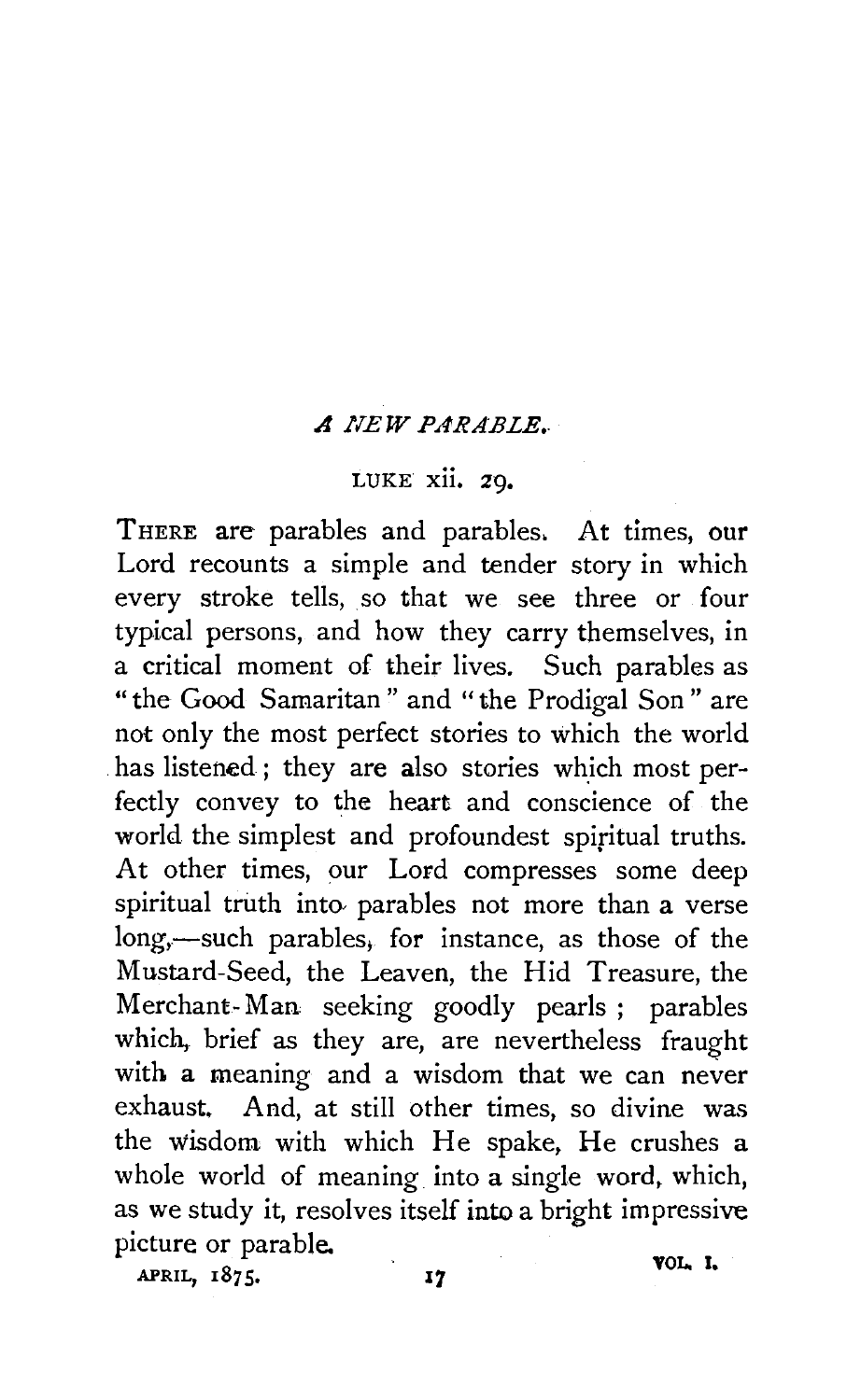Now a *new* parable, if at least it is to be a parable uttered by our Lord and contained in the New Testament, can only be one of those suggestive pictures which are sometimes contained in a single word, and that a ward the full import of which has been veiled from English readers by a defective rendering of the Original; for it cannot for a moment be supposed that an entire story, or even a single verse, should have escaped notice for eighteen centuries. Such a word is contained in the phrase which our Authorized Version renders by " *Neither be ye* of *doubtful mind."* In the English Version the phrase conveys no hint of a parable even ; but in the Greek the parable is plain enough : for the six English words are used to translate three Greek words *(Kal µn µeteopi* $\xi \in \mathcal{P}$ e), one of which is a verb of the most unique and graphic force. It would take many more than six English words to bring out its full meaning. For what it really means and implies is *·".tossing about on the open sea* " as opposed to riding in a harbour at once accessible and safe. So that the whole phrase, which is complete in itself, and not part of a sentence, would come to this : *"Do nfJt .toss about in the windy offing, when you may ride safely in the sheltered haven."* This is the picture, this the parable of the word or sentence. And if we take the sentence in its connection with what goes before and what comes after it, we find that the complete parable runs thus : *"Do not toss about on the wide dangerous sea of Care, on. which so many make shipwreck, but rather take shelter*   $\cdot$  *in the safe and tranquil harbour of Trust in God.*" And that surely is a very striking parable, and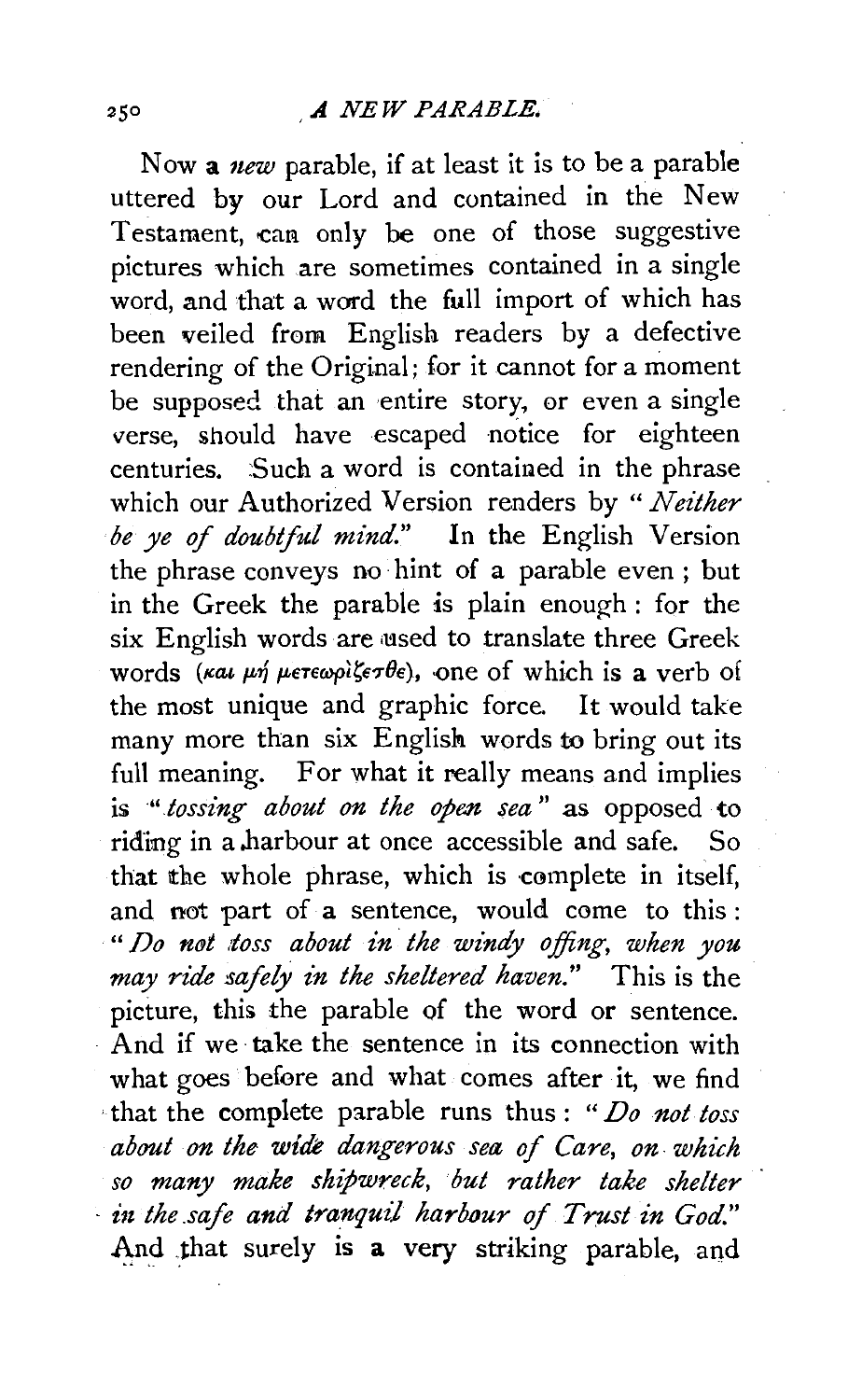means much more to us, and is worth much more, than the words, " Neither be ye of doubtful mind." The parable is picturesque, and seizes on the imagination, while the maxim simply commends itself to our judgment.

The parable, indeed, has many points of interest for us ; as, for example, this : That here probably we have the one only occasion on which our Lord pressed into the service of his kingdom "that wide and great sea" which was so terrible to the Hebrew imagination. But for this unique and picturesque word we should have had nothing to remind us that the sea was familiar to his eyes and thoughts. For what we call *"the Sea* of Gennesaret," though it had its tiny bays and creeks and havens, was only a small fresh-water lake, not so large as some of our British lakes, albeit to the traveller *these* seem to be little more than ornamental ponds. Yet, so soon as we are reminded of it, we know that the Lord Jesus must have often looked on the blue waters of the Mediterranean—" the *Great* Sea," as it was called in his time. It was visible from his native hills, the hills round Nazareth, and from the mountains, such as Tabor and Hermon, which He loved to climb. Nor were some of the most famous harbours of antiquity unknown to Him. On one occasion we are expressly told that He "went into the borders of Tyre and Sidon," nay, into Sidon itself.<sup>1</sup> And, in all probability, it was one of these great harbours on the dangerous Phœnician coast which He had in his mind when He bade his disciples sail into the tranquil haven of an assured Dee the best authenticated text of St. Mark vii. 31.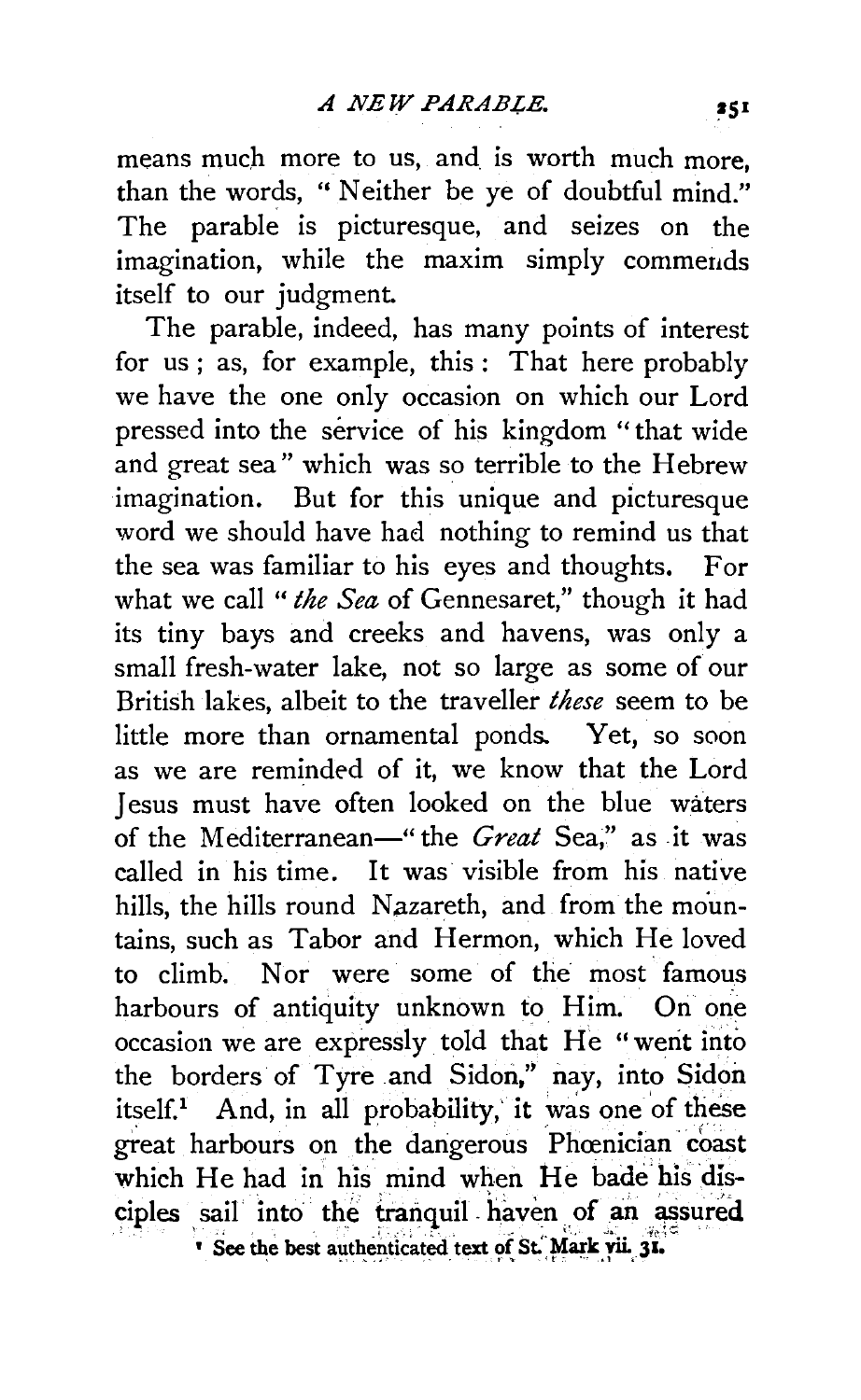trust in God, instead of casting out their anchors into the wide perilous sea of Care ; for then, as now, there were no safe harbours on the coast of Palestine, so that He would be compelled to go beyond the borders of his native land for this expressive image. And it cannot but be a welcome thought to us that here, if nowhere else, the sea, which plays so large a part in the history of the world and fills so large a space in our thoughts, is drawn into the service of Christ and compelled to illustrate a lesson of spiritual wisdom.

But what was the special lesson which this graphic image was used to illustrate and set forth?

As He was teaching a great multitude in one of the Towns of Galilee, the Lord Jesus took occasion to repeat the homily against harassing anxiety for the future which formed part of his Sermon on the Mount. Once more He set forth the calm and tranquil ideal of life which He would have us cherish, as opposed to the fretting cares and feverish ambitions by which our lives are too often wasted and degraded. Once more He bade his disciples consider the birds of the air and the lilies of the field, and learn from them the secret of inward serenity and repose. The birds have neither storehouse nor barn ; yet they are fed. The lilies neither toil nor spin ; yet they are clothed in robes of richer hues than the most, gorgeous apparel of the most magnificent of kings. It is God who clothes the lilies and feeds the birds. And if He cares for the flowers that grow in 'bis garden, and for the birds that sing among its branches, must He not much more care for the children whom He has placed in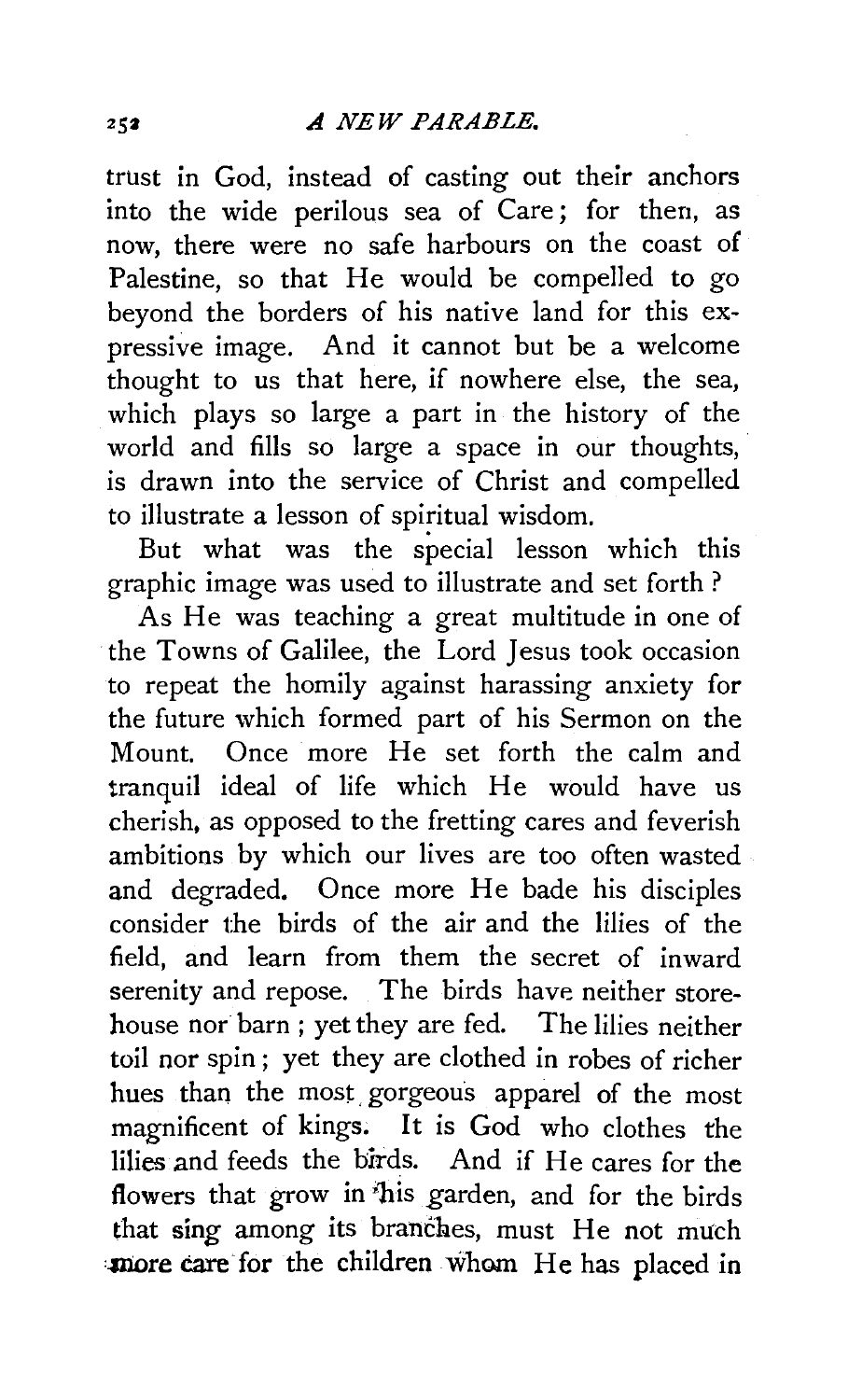the garden "to dress it and to keep it"? He does care for them, and care " much more" for them ; and therefore they are not to let what they shall eat and wherewithal they shall be clothed be their sole, or even their main, thought. Let them seek first the kingdom of God-which is righteousness and joy and peace, and all these things shall be *added* unto them ; or, as the word implies, all these things shall be "thrown into the bargain." That very Solomon who, in all his glory, was not so gloriously arrayed as the commonest flowers of the Galilean fields, sought " first the kingdom of God " when he preferred wisdom for a right discharge of his kingly duties to riches and length of days; and, because he asked wisdom, that he might be a righteous man and king, God *threw in* with wisdom both riches and length of days, these being but things of comparatively little worth with Him. Why, then, should men waste away under the feverish strain <>f anxiety, instead of relying on the loving care of God their Father? Why should they toss wearily on the perilous sea of Care when, in his grace, He has provided a haven in which they may be quiet and secure?

*This* is the framework of thought in which our parable is set. And, obviously, our Lord intended it as an invitation to men to escape from the harassing anxieties by which they are commonly oppressed, through patient trust in their heavenly Father's care and bounty. Had He paused to expand the parable, and had He thrown it into the form which most of his parables assume, He might have used some such words as these: " *The kingdom*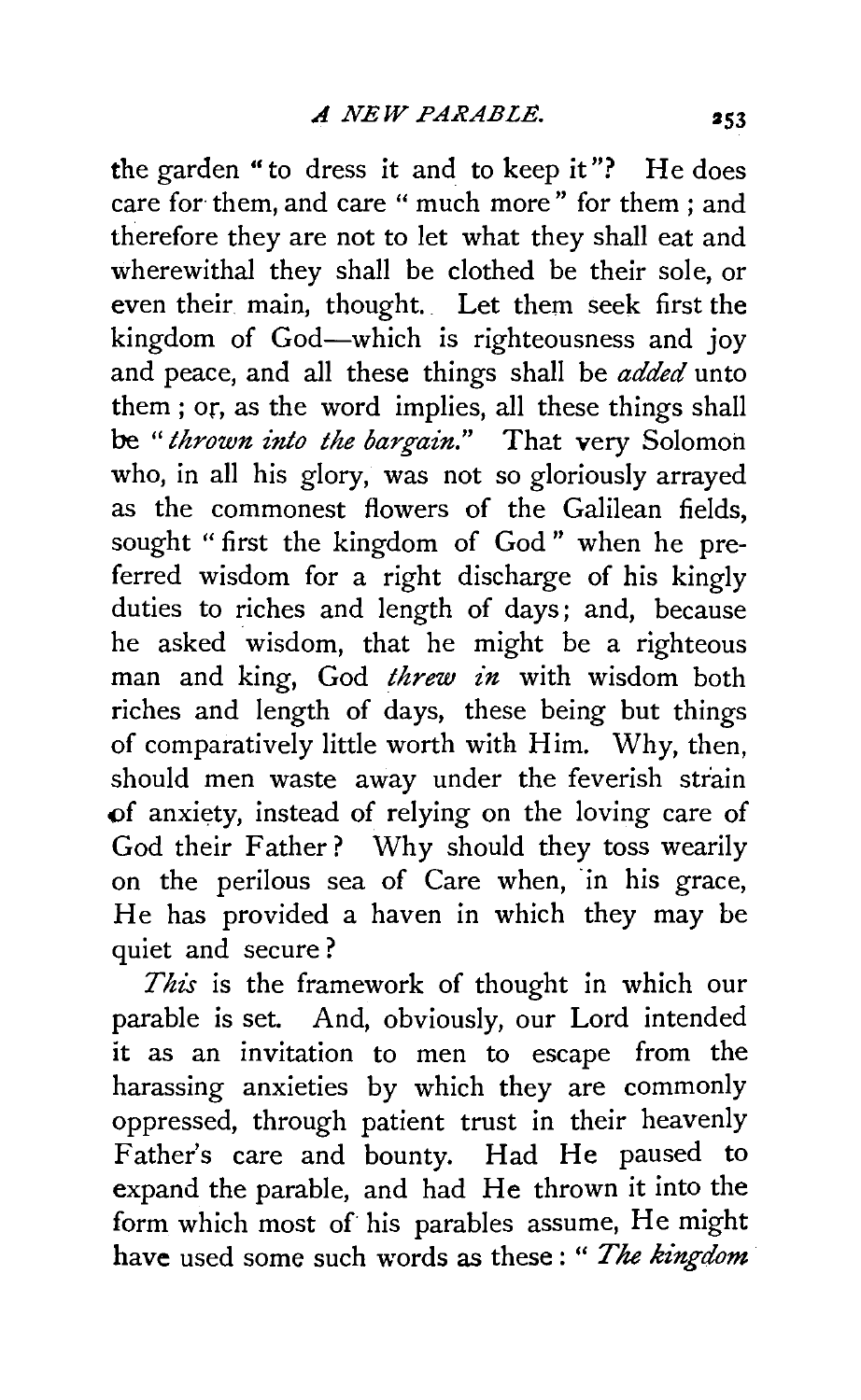## *A NEW PARABLE.*

of *God is like unto a large and tranquil harbour, into which all who sail across the stormy sea of life may enter and be at rest."* 

Now the calm and simple ideal of life which Christ here holds up before us is one that has a special claim on us, and a special charm, in days such as these when most men are seeking outward good-seeking wealth and worldly advancementwith a passionate and feverish eagerness. Who does not long, at least at times, to escape

"The heavy trouble, the bewildering care, .

That weigh us down who live and earn our bread?"

Who is not weary of the strain, the waste, the ungenerous rivalry, the intense and protracted drudgery which what men call "success in life" demands ? Who does not see that the pursuit of what we call "comfort" is well-nigh taking all comfort out of our days ? Who does not admit, in any moment of cool reflection, that the general homage to wealth is becoming a degrading and unmanly idolatry, inducing false estimates of character, and leading men to value the means of living above the true ends of life ?

Wealth is good, if it be wisely used, if it be held as a means to an end higher and better than itself; but it is an utterable evil so soon as it becomes the end for which we live, so soon as it is valued for its own sake, or for the indulgences it procures. Yet how many men make it an end, and the supreme end, to the attainment of which all else is to be sacrificed ? If a man have a garden, and would cultivate it, he must supply himself with the ap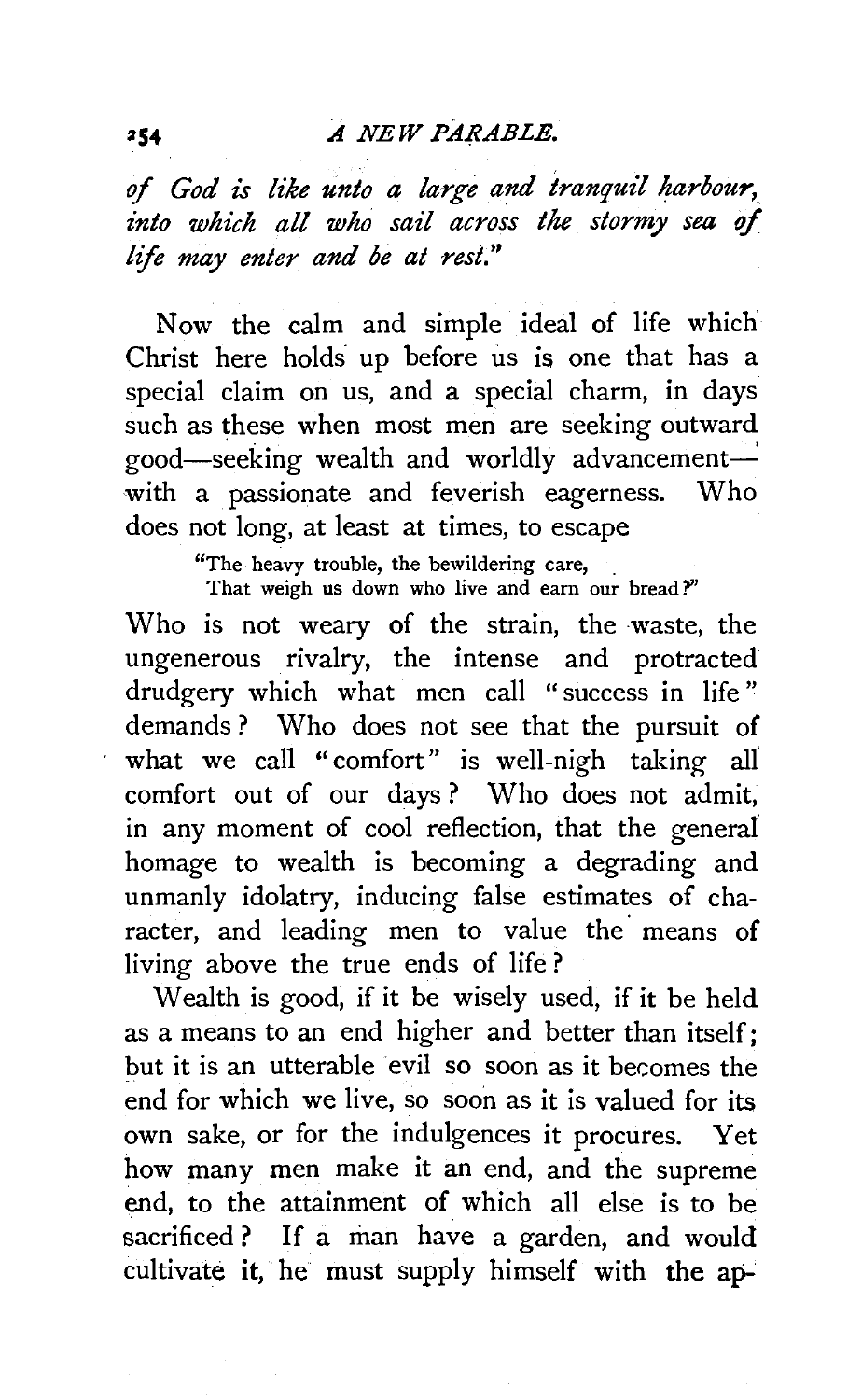propriate tools; he must buy spade, and rake, and shears ; or how shall he plant and tend it, and obtain from it the flowers or fruits that he desires ? But what term of contempt would be too strong for the man who should come to value his tools more than the fruit or the flowers, valuing them more than the very ends for which he purchased them ? Yet there are many men who care more for the means and instruments of life than for its true ends,—more for the house in which they live, and the clothes they wear, and the food they eat, and the business by which they procure the necessaries and luxuries of life, and the success which lifts them to higher social station, than they do to become wise and good and kind. To gain a livelihood they fling away their life; to rise in station, they sink in character. They serve Mammon instead of making Mammon serve them.

Or, take another illustration. Many of us love books; but what is- it that we love in them? their gay outsides or their interior worth ? We should account him no better than a fool who should love books mainly, or solely, for their gay gilded covers, and not for the wisdom, or humour, or genius of their contents. Yet the man who loves books simply for their fine bindings is no whit more foolish than he who admires his neighbours simply because they wear "soft clothing " and fare sumptuously every day. A man, like a book, is worthy or unworthy, noble or ignoble, according to what there is *£n* him, what of wisdom, power, virtue. A good book, indeed, is all the better for being well printed and well bound ; it deserves all that printer and binder can do for it.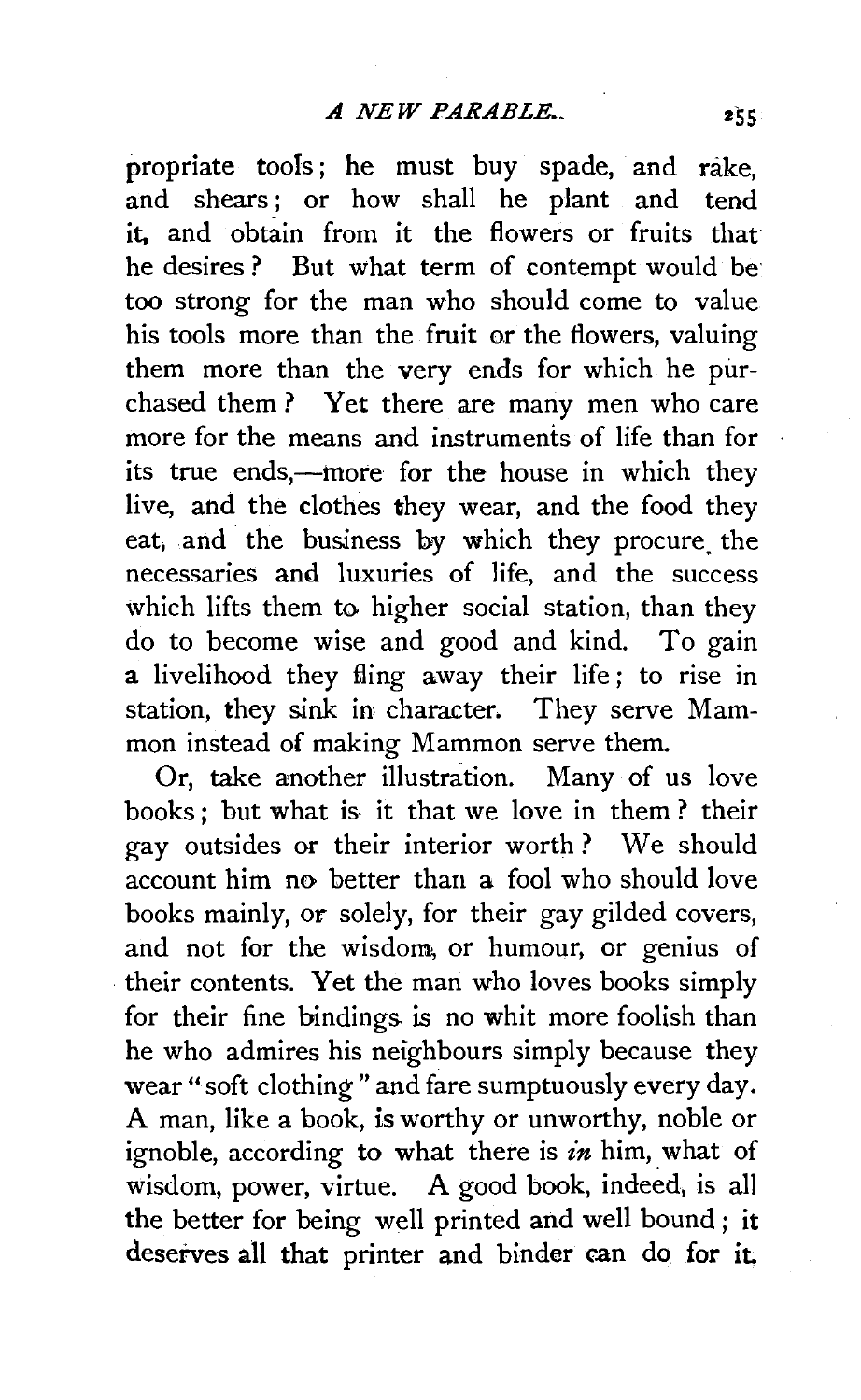And a good man shews more fairly in the eye of the world, and is often a happier and better man, for the wealth. he wisely uses. But it is not his wealth that makes him good, any more than it is the gilded back of a book which makes that good. And, therefore, what we should admire in our neighbour, what we should chiefly aim at for ourselves, is not a gay and wealthy outside of circumstance, but noble character-virtue, wisdom, piety, inward worth. And this is the aim, this the ideal, which the Lord Jesus sets before us. He bids us seek first the kingdom of God ; and the kingdom of God is *within* us, not without. He would have us cultivate those graces of spiritual character which fit us both to meet any circumstances and ·changes of circumstance in this life, and to enter with the joy of a foreseen triumph on the dark and narrow avenue which leads to the life to come.

If we take his counsel, He promises us an absolute freedom from care. He assures us that we shall ride safely in a sheltered port, instead of tossing on the heaving storm-swept sea. Not that He prohibits care and thought. A man *must* take thought, must study and plan and contrive, if he is to be a wise man. We *may* make the voyages which the necessities of life demand, and bring home much store of merchandize ; but, then, we are to *have* a home, "a city of the soul" to which we may repair; and when we reach it, we are not to cast anchor in the windy offing, but to take refuge in the tranquil haven. That is to say, we are to attend to the duties and labours of life, attend to them with diligence, give our best thought and care to them ; but,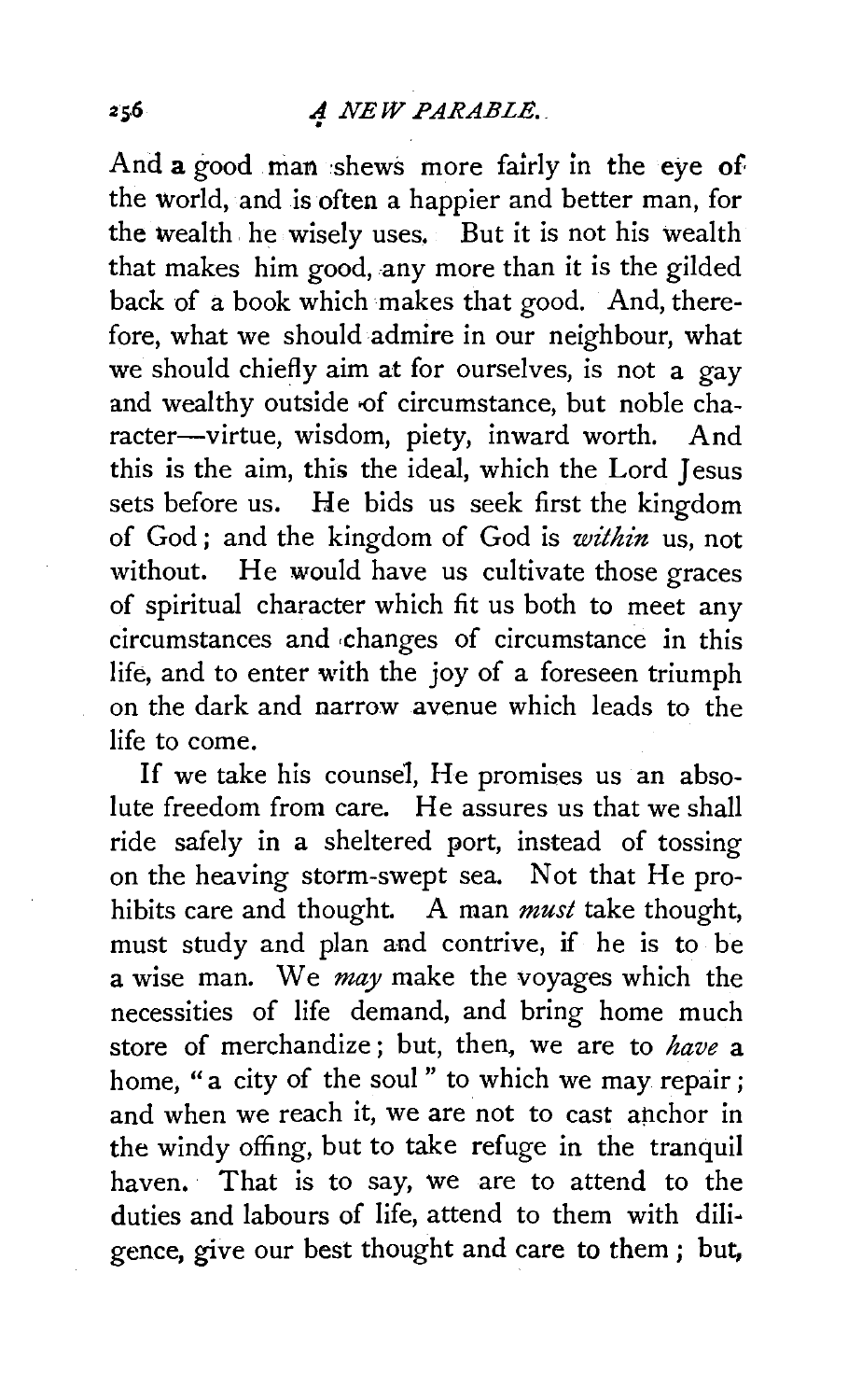when these duties and labours are discharged, we are not to vex our souls with an incessant anxiety as to the issue of our toils ; we are to leave that with God, and not to be careful because He cares for us.

So, again, *forethought* is no more forbidden than thought. A wise man, a man " with discourse of reason," *i.e.*, a man in whom reason is not dumb and inert, must "look before and after." There would be· no unity in his life, no continuous development and activity, no linking on of month to month and year to year, if he did not look forward and scheme for the future as well as for the present. What Christ forbids is so looking onward to to-morrow as to cloud to-day, so anticipating the future as to darken the present. And this is the very point at which we commonly fail. To-day may be well enough, we admit ; or, at the worst, we could get through its tasks and endure its trials. But what of to-morrow? what of the future ? how shall we meet the toils and losses and troubles we foresee? I suppose any man who takes his life thoughtfully, and tries to know himself, will confess that most of his anxieties have sprung from fear of what the future might bring; and will also and thankfully confess that not one in a score of all the things he has feared has come upon him, or has proved intolerable when it came. It is our needless fears, our groundless anxieties which undo us.

Now it is from this pernicious habit of " borrowing trouble from the future," as though we had not enough of it in the present, that Christ would save us. "Trust in God for the future," He says; "do your duty to-day, and leave to-morrow with Him.